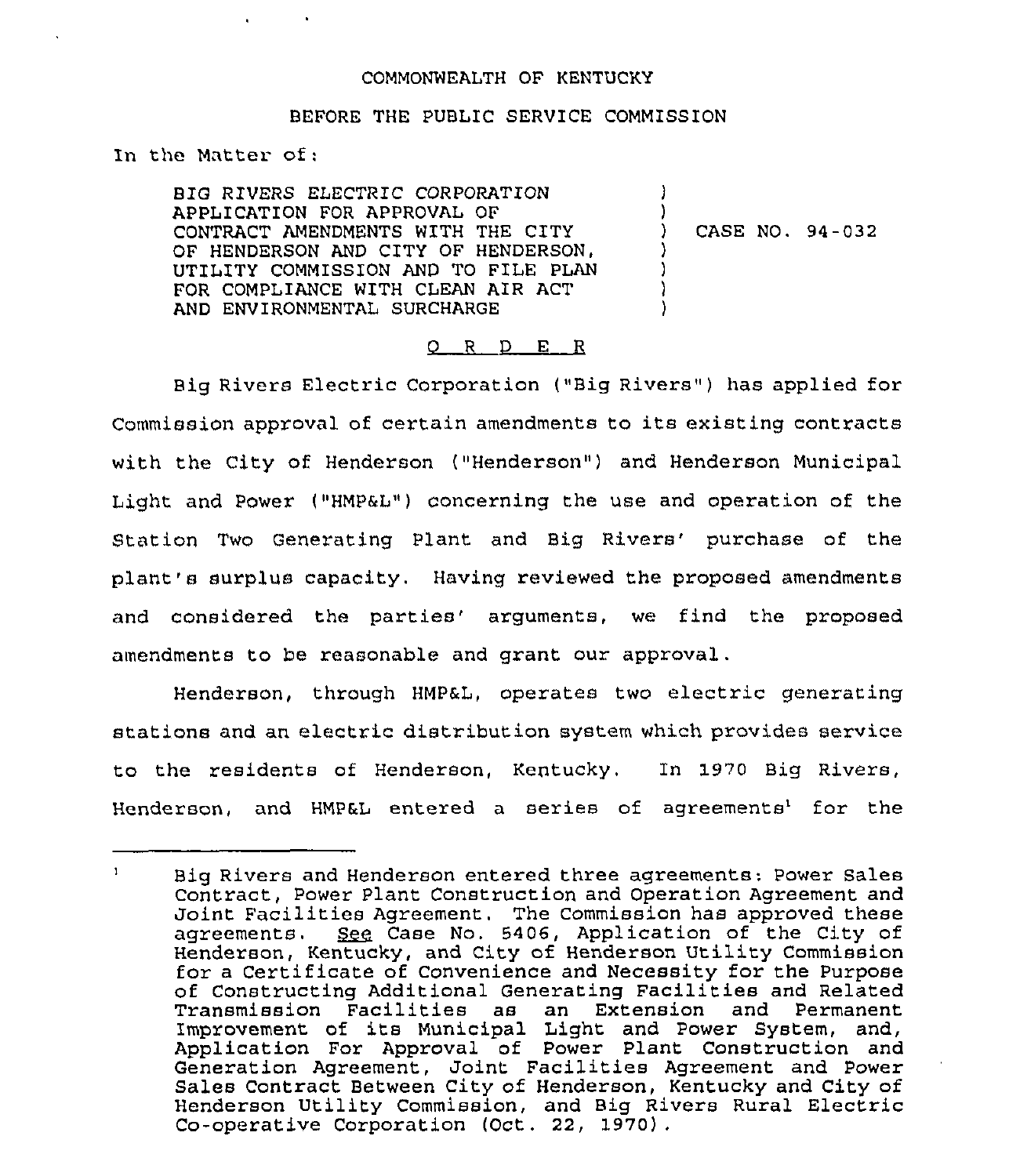construction and operation of Station Two and the sale of Station Two's excess capacity. Under the terms of these agreements, Henderson financed Station Two's construction with the issuance of municipal bonds and Big Rivers oversaw the plant's construction. Big Rivers operates Station Two and purchases its excess capacity. The Agreements allocate Station Two's fixed costs and operating expenses between the two utilities based upon their annual share of plant capacity, Each utility is responsible for procuring the coal necessary to produce the energy related to its assigned generating capacity.

Station Two has been designated under the Clean Air Act Amendments of 1990 ("CAAA")<sup>2</sup> as a Phase I compliance facility and required to reduce significantly its sulfur dioxide emissions by 1995. To comply with the CAAA, Henderson, HMP&L, and Big Rivers decided to install flue-gas desulfurization equipment ("scrubbers") at the Station Two Plant. On Nay 1, 1993, they executed a series of amendments to their earlier agreements to implement this decision.

On February 28, 1994, Big Rivers applied for Commission approval of the contract amendments and its plan to comply with the CAAA and for authority to assess an environmental surcharge to recover its costs of complying with environmental laws. On August 31, 1994, the Commission found Big Rivers'ompliance plan reasonable, approved it, and authorized an environmental surcharge mechanism. <sup>A</sup> ruling on the amendments was deferred.

 $\mathbf{q} = \mathbf{q} \times \mathbf{q}$  , where  $\mathbf{q} = \mathbf{q}$ 

-2-

 $\overline{2}$ Pub. L. No, 101-549 (1990)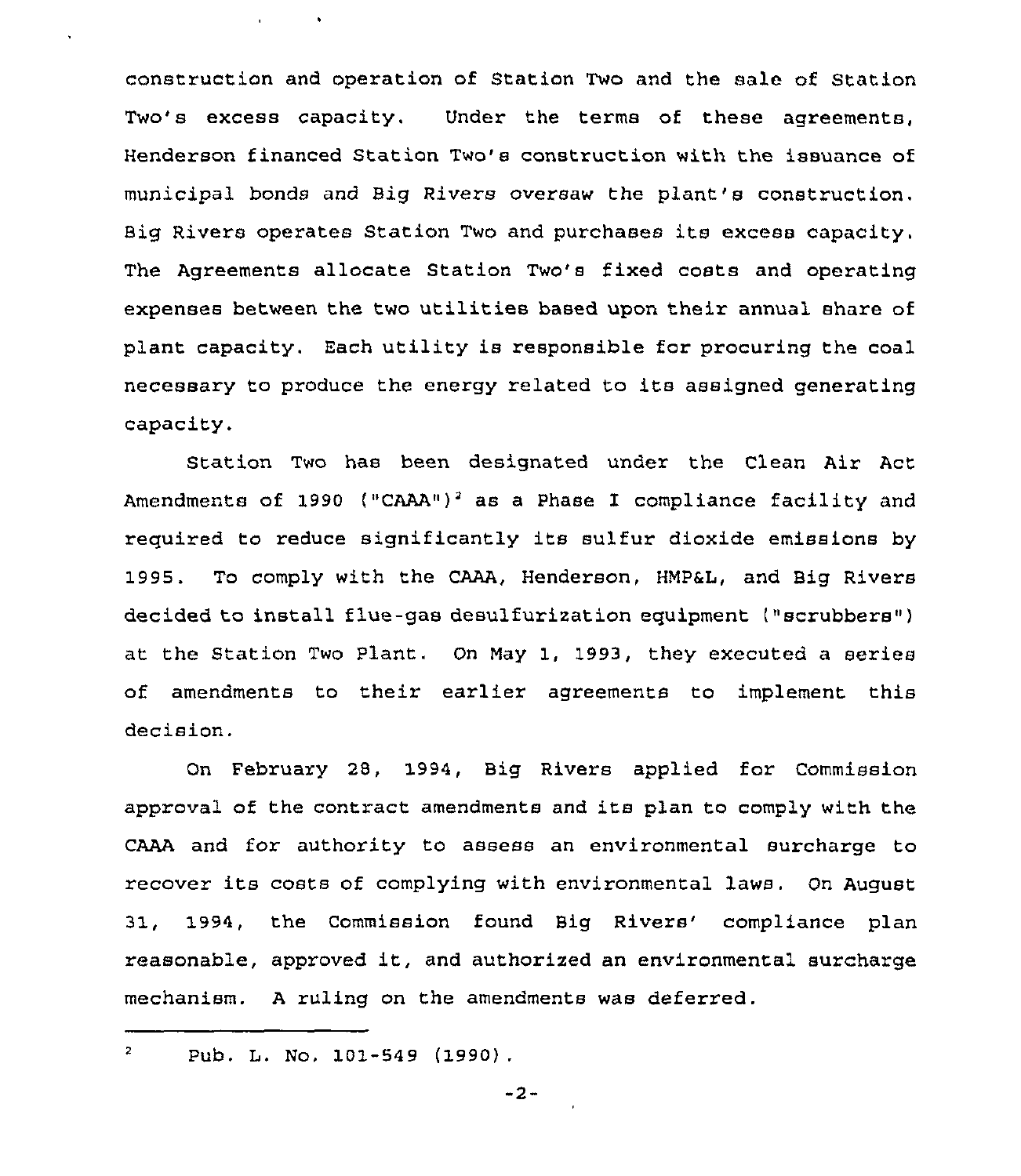Big Rivers, Henderson, and HMPaL argue that the proposed amendments are needed to facilitate the installation and continued operation of the scrubbers. Henderson and HMP&L note that the cost allocation formula in the present agreements is inadequate to ensure a proper allocation of scrubber operating expenses, The cost of sulfur dioxide removal varies with the quality and sulfur content of each utility's coal supply regardless of its BTU content. The present cost allocation formula makes no provisions for this fact.

They further argue that the existing agreements must be modified to identify accurately new joint usage facilities involved in the scrubbers' operation. To that end, the proposed amendments list in detail the joint usage facilities and identify their owner.

Big Rivers argues that the proposed amendments provide ma)or benefits to its ratepayers. They permit Big Rivers to achieve compliance with the CAAA at the lowest cost, grant Big Rivers the option of extending its right to receive power from Station Two for the life of that plant, and allow for the sale of emission allowances which resulted in a S15.5 million gain.

Urging rejection of the proposed amendments, Kentucky Industrial Utility Customers ("KIUC") contends that the amendments' default provisions place Big Rivers at a significant disadvantage, It contends that, in the event of default, Big Rivers will automatically lose access to Station Two and allow Henderson access to Big Rivers' transmission system to sell Station Two power. This provision, KIUC argues, gives Henderson a competitive advantage

 $-3-$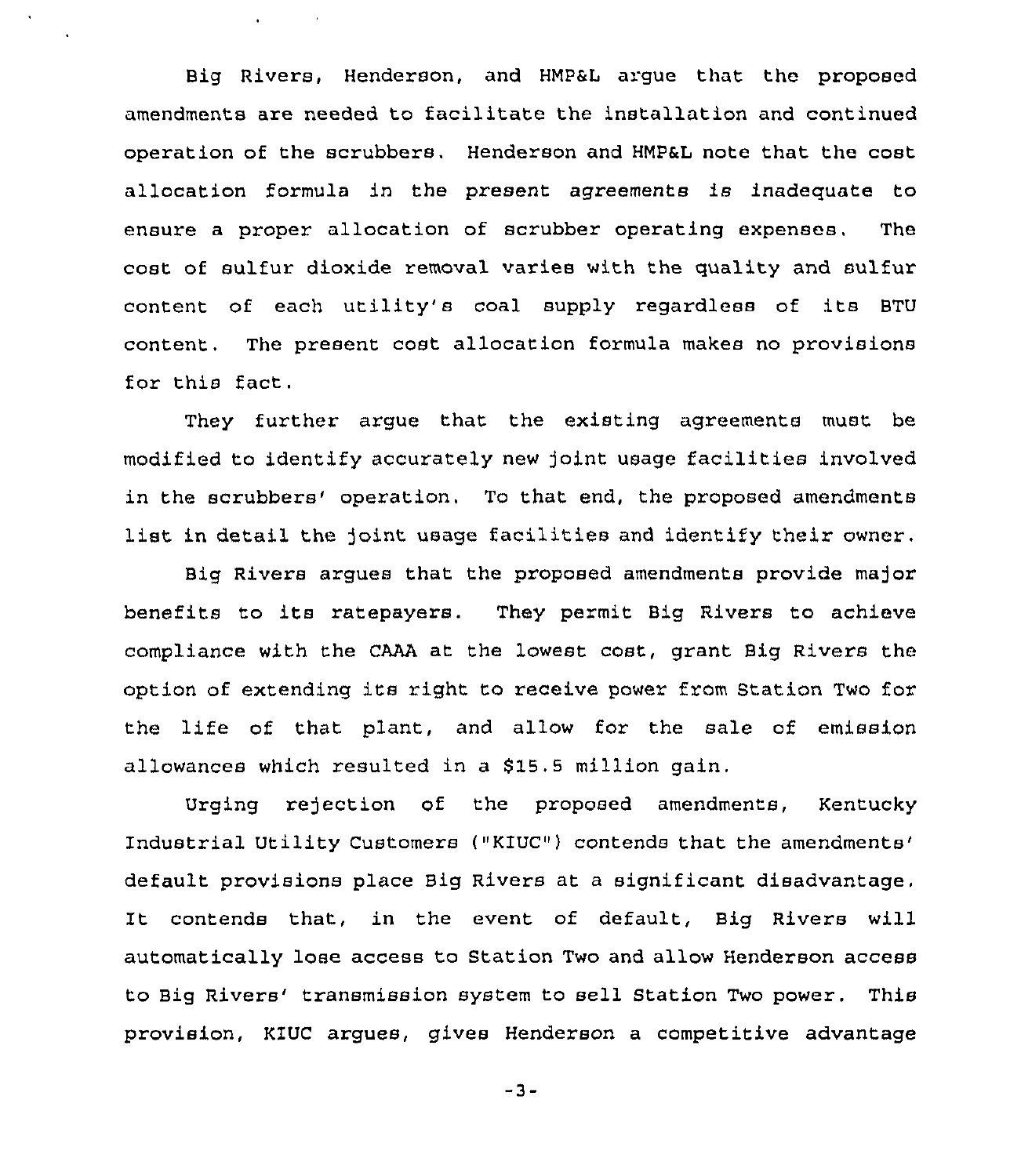over Big Rivers in wholesale power transactions. KIUC also opponen the proposed amendments because, in its opinion, they provide the Rural Electrification Administration' with additional default remedies,

 $\sim 10$ 

KIUC's principal objection is to the amondmonts' allocation of the scrubbers' capital costs based on current capacity usage. KIUC arques that this allocation does not accurately reflect projected usage. If HMP&L's usage continues as projected, KIUC contends, Big Rivers will bear a greater share of capital costs than its share of plant capacity. It refers to an R.W. Beck Study which concluded that, over Station Two's remaining useful lifo, Big Rivoru would only xeceive 75.9 percent of Station Two's "scndout capacity,"

KIUC also contends that Big Rivers receives no consideration for the px'oposed amendments. It argues that tho option to extend the contract over Station Two's remaining useful lifo has no valuo. If Big Rivers exercises this option, KIUC argues, it must also pay a portion of Station Two's decommissioning costs. While Station Two's useful life is expected to end in 2019, the useful life of its scrubbers will end in 2015. Additional costs, thoroforo, may be incurred to keep Station Two operational during those final four years.

After carefully reviewing the proposed amondmonts, the Commission finds that the installation of the scrubbors requires modification of the existing agreements. The proposed amondmonts

 $\mathbf{J}$ Since this matter was heard, the Rural Eloctrification Administration has been renamed "Rural Utilitics Service,"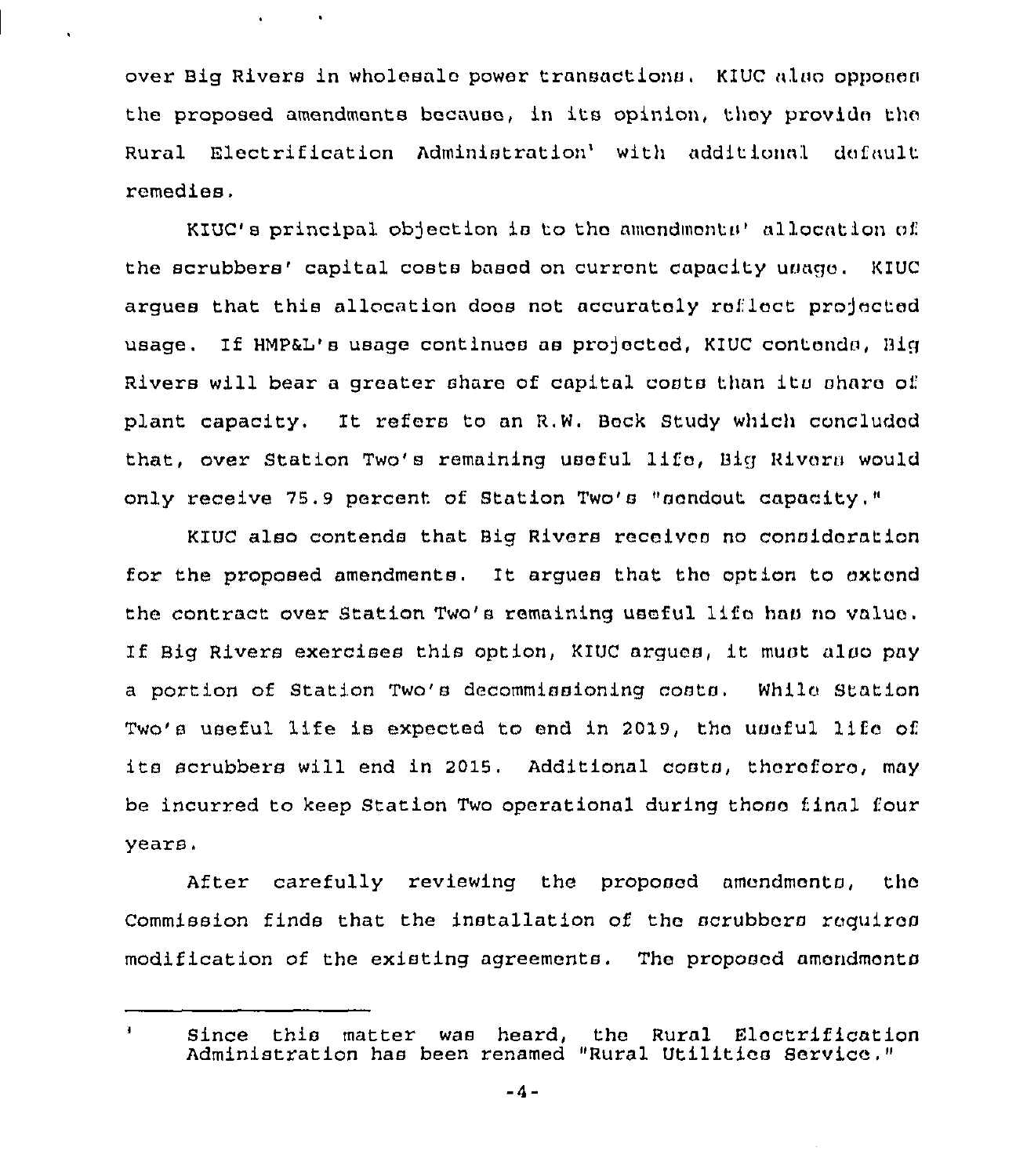contain little to disturb the status quo. Many of the changes are housekeeping in nature. They clarify provisions of the existing agreements or ratify longstanding practices. For brevity's sake, a comparison of the existing agreements and the proposed amendments is set forth in Table 1.

The Commission's analysis of the proposed amendments does not support KIUC's contention that the amendments improve Henderson or HMP&L's position in the event of default. While they list in greater detail Henderson's remedies, most of these remedies are presently available under existing law. Moreover, Big Rivers received some limitations on Henderson's and HMP&L's remedies.

As to the allocation of scrubber costs, financing the project through the sale of allowances significantly affected the parties' approach to the method of allocation. The proposed amendments allocate 82.86 percent of the proceeds from emission allowance sales to Big Rivers and 17,14 percent to Henderson. These proportions are the same as the allocation of Station Two capacity at the time of the amendments' execution. Scrubber costs, up to an amount equal to the proceeds from the sale of allowances, are allocated in the same proportion, Scrubber costa in excess of the amount of the allowance sale proceeds are to be allocated in accordance with the capacity allocation provisions contained in the amendments.

KIUC's contention that the allocation of scrubber capital costs should be based on projected usage rather than current capacity ratios is not persuasive. The R.W. Beck Study upon which

 $-5-$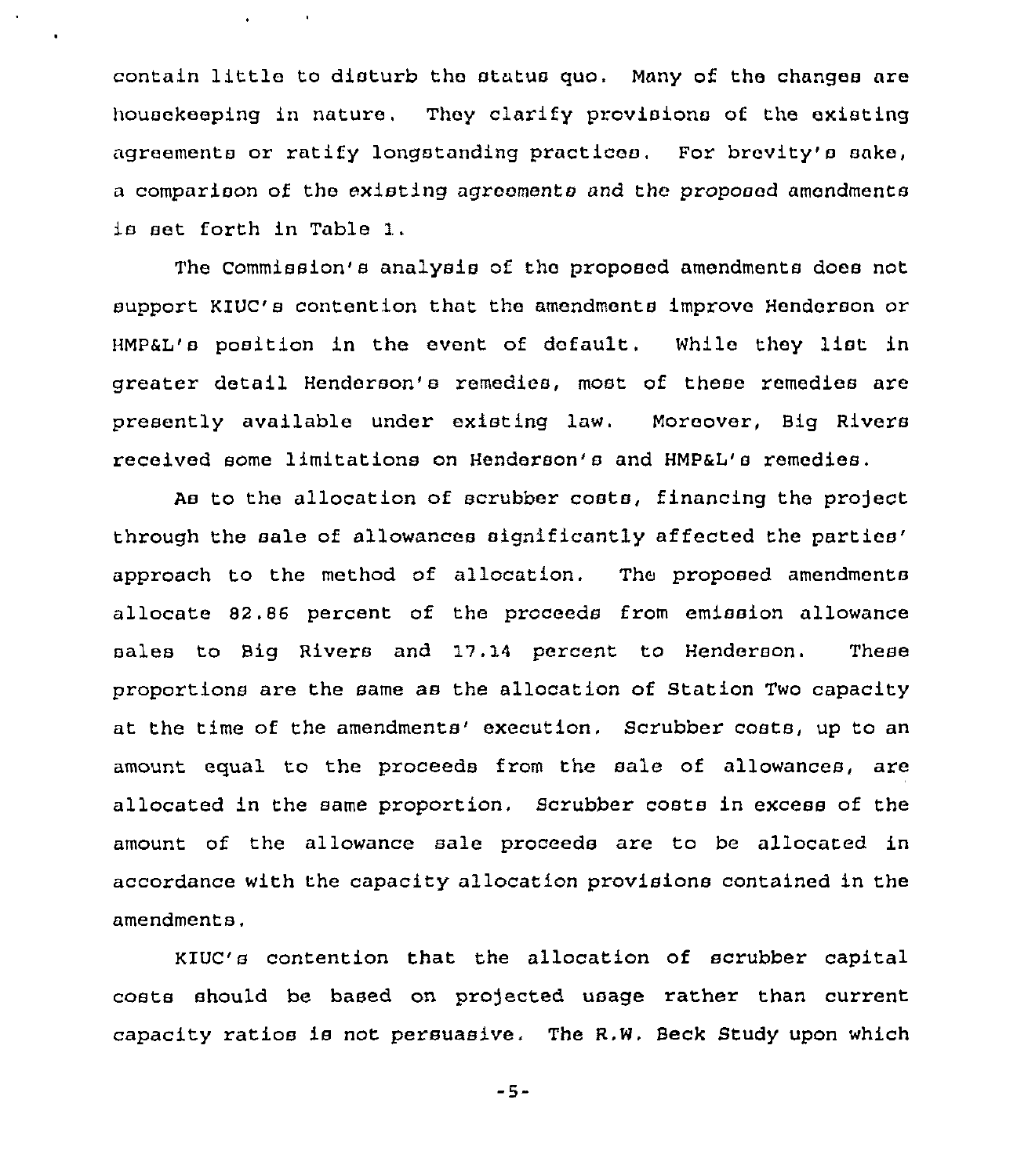KIUC relies projects energy use, not capacity use. In approving surcharge mechanisms for Big Rivers and Kentucky Utilities Company, the Commission declined to allocate capital costs on the basis of energy use for reasons previously set forth.<sup>4</sup>

KIUC focuses on the allocation of scrubber costs and ignores the allocation of the allowance sale proceeds. Given the scrubber project's reliance on the allowance sale as a financing mechanism, the allocation schemes should be consistent. So long as both parties receive allowance sale proceeds in equal proportion to their respective shares of scrubber costs, neither party is harmed since such treatment of the subject costs and proceeds achieves a result that is basically neutral.

Using current capacity ratios to allocate the scrubber's capital costs is consistent with other provisions of the amendments. For example, the allocation of joint-use facilities at Big Rivers' Green Station to Henderson is based on those facilities' current net book value as of December 31, 1994. With depreciation accruals, the net book value will decrease on an annual basis. However, the parties chose to use the current amount as the basis for allocation even though calculating future changes in the net book value could have easily been done. In this

 $\sim$ Case No. 94-032, Big Rivers Electric Corporation Application For Approval Of Contract Amendments With The City Of Henderson And City Of Henderson Utility Commission And To File Plan For Compliance With Clean Air Act And Environmental Surcharge (Aug. 31, 1994) at 23; Case No. 93-465, The Application Of Kentucky Utilities Company To Assess <sup>A</sup> Surcharge Under KRS 278.183 To Recover Costs Of Compliance With Environmental Requirements For Coal Combustion Wastes And By-Products, (July 19, 1994) at 20-22.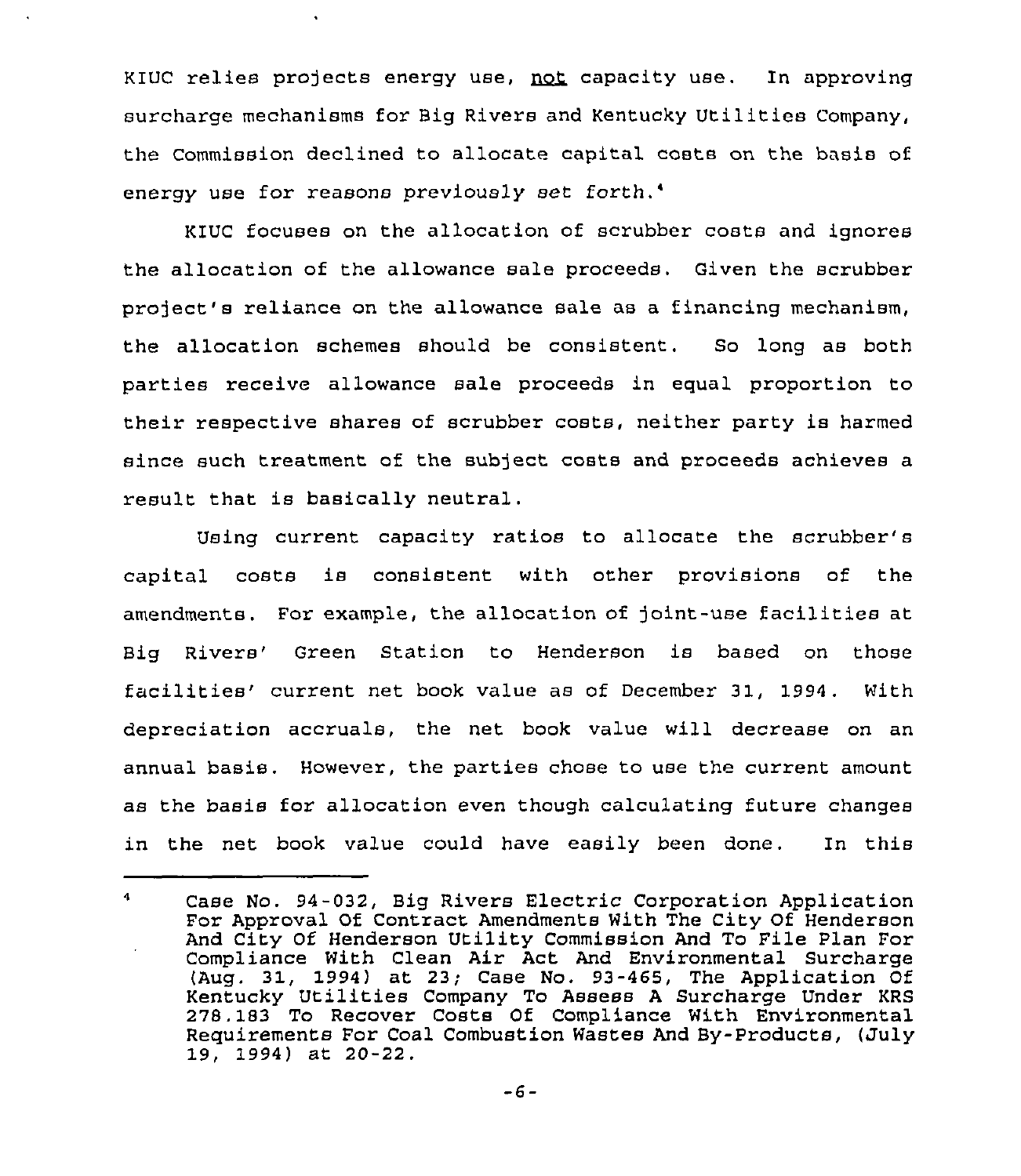instance, continued use of the current book value (while the actual book value is decreasing) benefits Big Rivers at Henderson's expense.

Moreover, the proposed amendments do not weaken the protections contained in the existing agreements, Henderson and HMP&L must provide five years advance notice of any change in the surplus capacity allotted to Big Rivers. No change may exceed 5 MW in any one year. Dramatic shifts in the capacity usage are not likely to occur during the period in which the scrubbers' costs are recovered. If such shifts are necessitated by changes in HMP&L's capacity requirements, the Commission expects the parties to reflect these shifts by further amendments to the present agreements.

The Commission finds that the proposed amendments adequately balance the competing interests of the utilities, are reasonable, and should be approved.

IT IS THEREFORE ORDERED that the proposed amendments are approved.

Done at Frankfort, Kentucky, this 31st day of March, 1995.

PUBLIC SERVICE COMMISSION

Brewth

ATTEST:

Executive Direct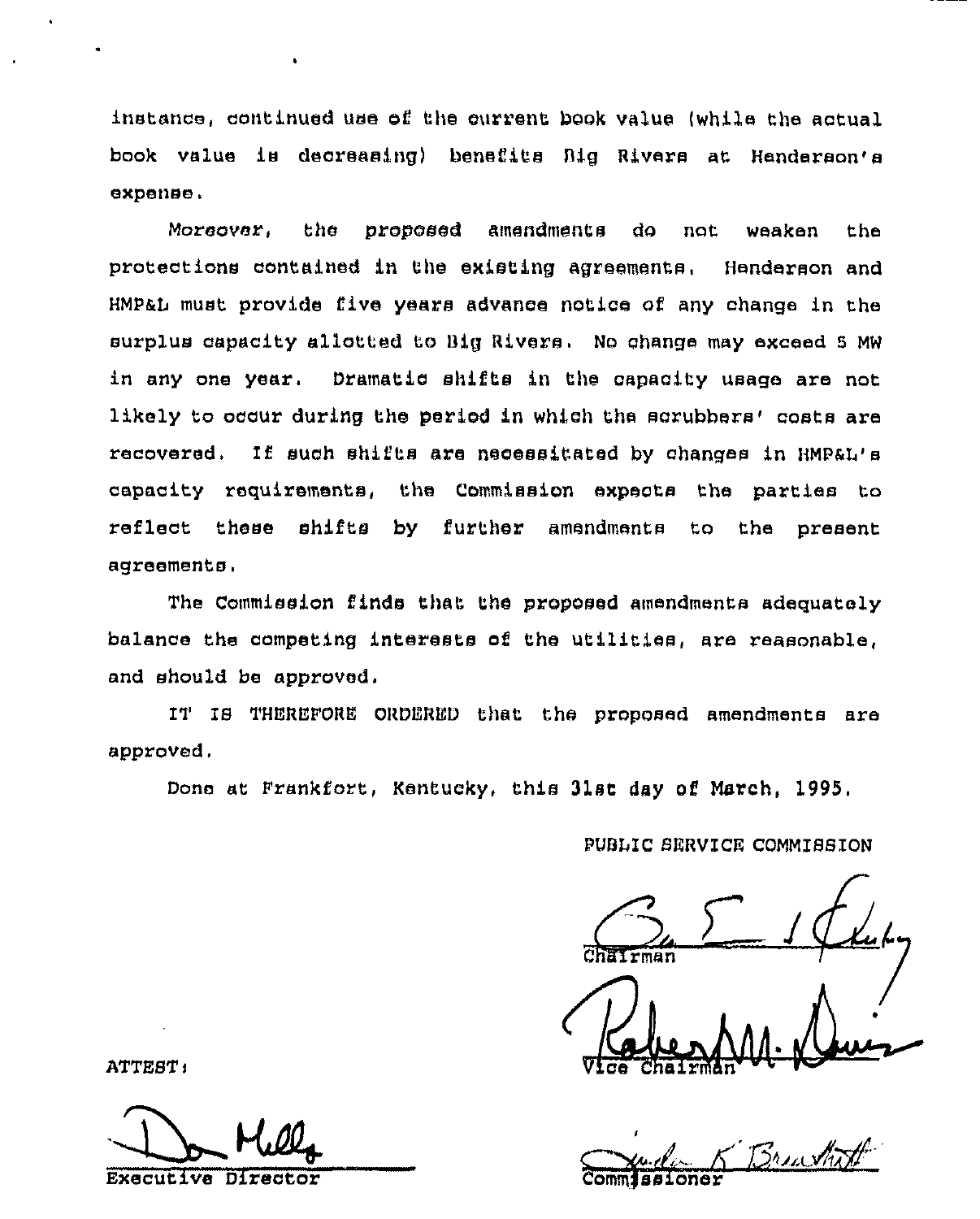TABLE 1 TO THE COMMISSION'S ORDER IN CASE NO. 94-032

| <b>PROVISION</b>                                                                         | <b>EXISTING AGREEMENTS</b>                                                                                                                                                                                                                         | <b>PROPOSED AMENDMENTS</b>                                                                                                                                                                                                                     |
|------------------------------------------------------------------------------------------|----------------------------------------------------------------------------------------------------------------------------------------------------------------------------------------------------------------------------------------------------|------------------------------------------------------------------------------------------------------------------------------------------------------------------------------------------------------------------------------------------------|
| <b>CONTRACT TERM</b>                                                                     | Agreement terminates October 31,<br>2003. BREC has the option of extending<br>Agreement for two successive five year<br>terms. BREC must give five years<br>advance written notice of extension.                                                   | o BREC may extend the agreement for<br>the operating life of Station Two. The<br>option must be exercised by October 31,<br>199B.                                                                                                              |
|                                                                                          |                                                                                                                                                                                                                                                    | ○ BREC may extend the agreement for<br>two successive five year terms. Written<br>notice must be given five years in<br>advance.                                                                                                               |
|                                                                                          |                                                                                                                                                                                                                                                    | o. If BREC exercises option to extend<br>agreement for the operating life of<br>Station Two, it must bear a proportionate<br>share of Station Two's decommissioning<br>costs based on its shared capacity costs.<br>during Station Two's life. |
| <b>CONTRACT YEAR</b>                                                                     | Calendar year                                                                                                                                                                                                                                      | Contract year runs from June 1 to May<br>31. Conforms with Henderson's fiscal<br>yonr.                                                                                                                                                         |
| <b>DESCRIPTION OF STATION</b><br>TWO                                                     | Identifies Station Two's capacity as 350<br>MW.                                                                                                                                                                                                    | Station Two's new send out capacity is<br>315 MW. Description includes the BO <sub>2</sub><br>Scrubbers and new joint use facilities<br>(including BREC facilities which are<br>currently used solely for BREC's Green.<br>Station).           |
| <b>SUBMISSION OF</b><br><b>CAPACITY COSTS</b>                                            | A datalled statement of the actual<br>capacity costs for Station Two based<br>upon actual audit must be submitted to<br>BREC within 120 days after the end of the<br>contract year.                                                                | <b>BREC</b> must submit to Henderson a<br>detailed statement as quickly as possible<br>but no later than 120 days after the end<br>of the contract year.                                                                                       |
| PAYMENTS ASSOCIATED<br>WITH THE ORIGINAL<br><b>CONSTRUCTION OF</b><br><b>STATION TWO</b> | BREC must make additional payments to<br>Henderson in consideration of the<br>allocation of Station Two surplus capacity.<br>(Approximately \$100,000 per year).<br>Henderson must pay BREC 14.5 cents<br>per month per KWH of Station Two's total | Such payments will terminate on October<br>31, 2003.                                                                                                                                                                                           |
| <b>ALLOCATION OF</b><br>PROCEEDS OF ANY SO,                                              | capacity.<br>None                                                                                                                                                                                                                                  | 17.14% to Henderson; 82.86% to BREC.<br>Allowance sales must be approved by                                                                                                                                                                    |
| <b>ALLOWANCE BALES</b>                                                                   |                                                                                                                                                                                                                                                    | both parties.                                                                                                                                                                                                                                  |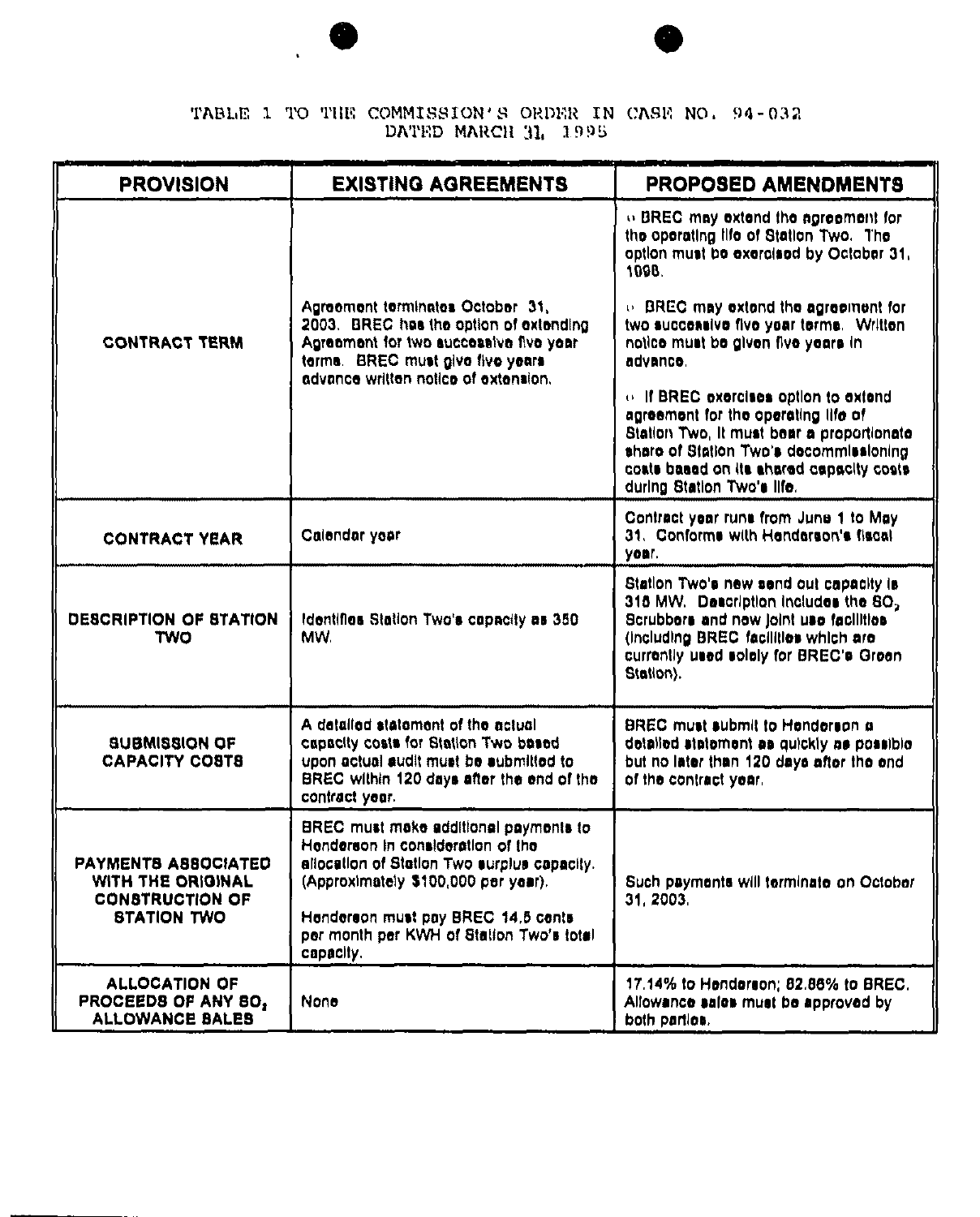